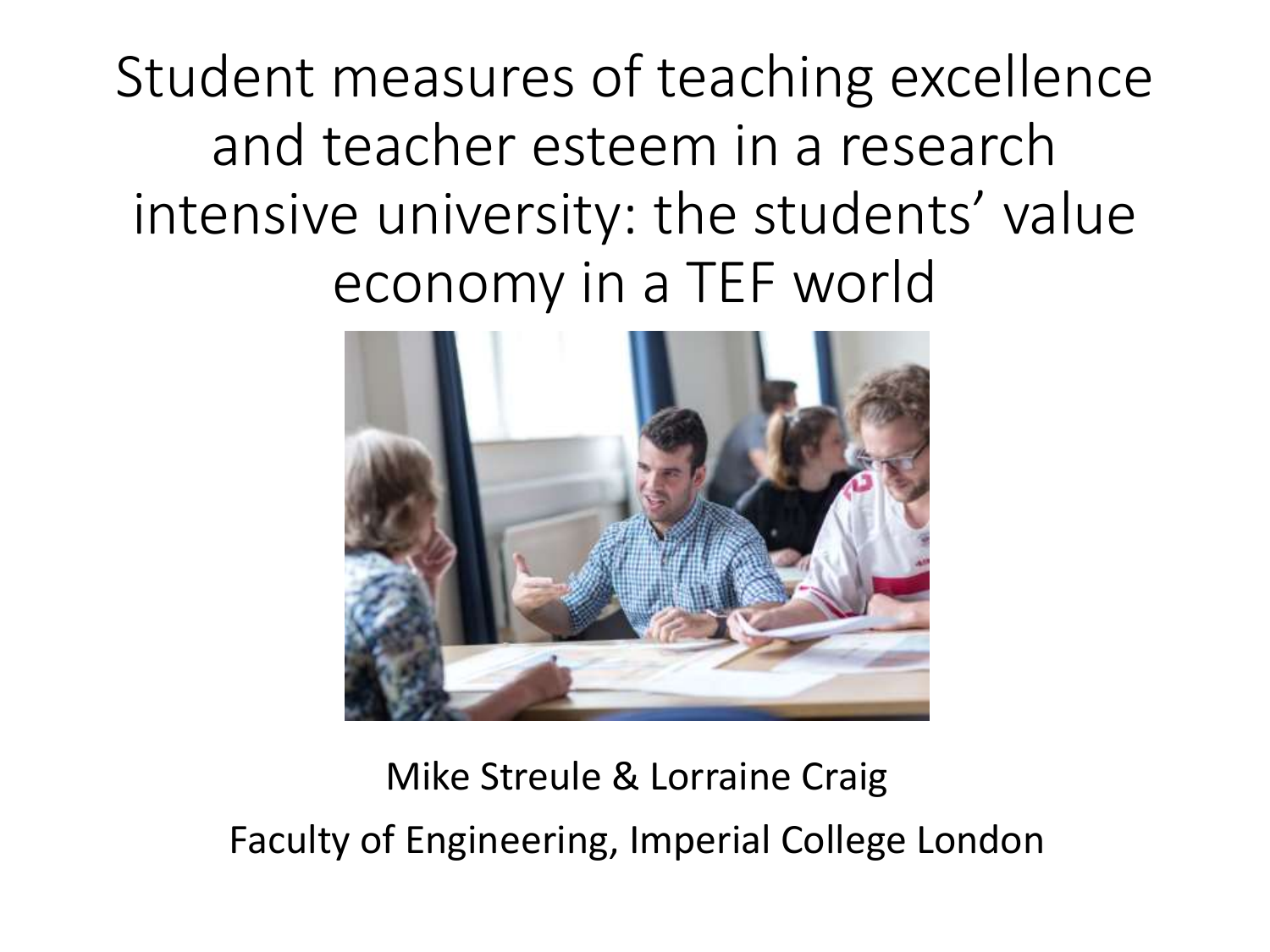## Excellence: the students' value economy

What do they weigh up? What is most important?

To whom do they hold highest value (=highest esteem)

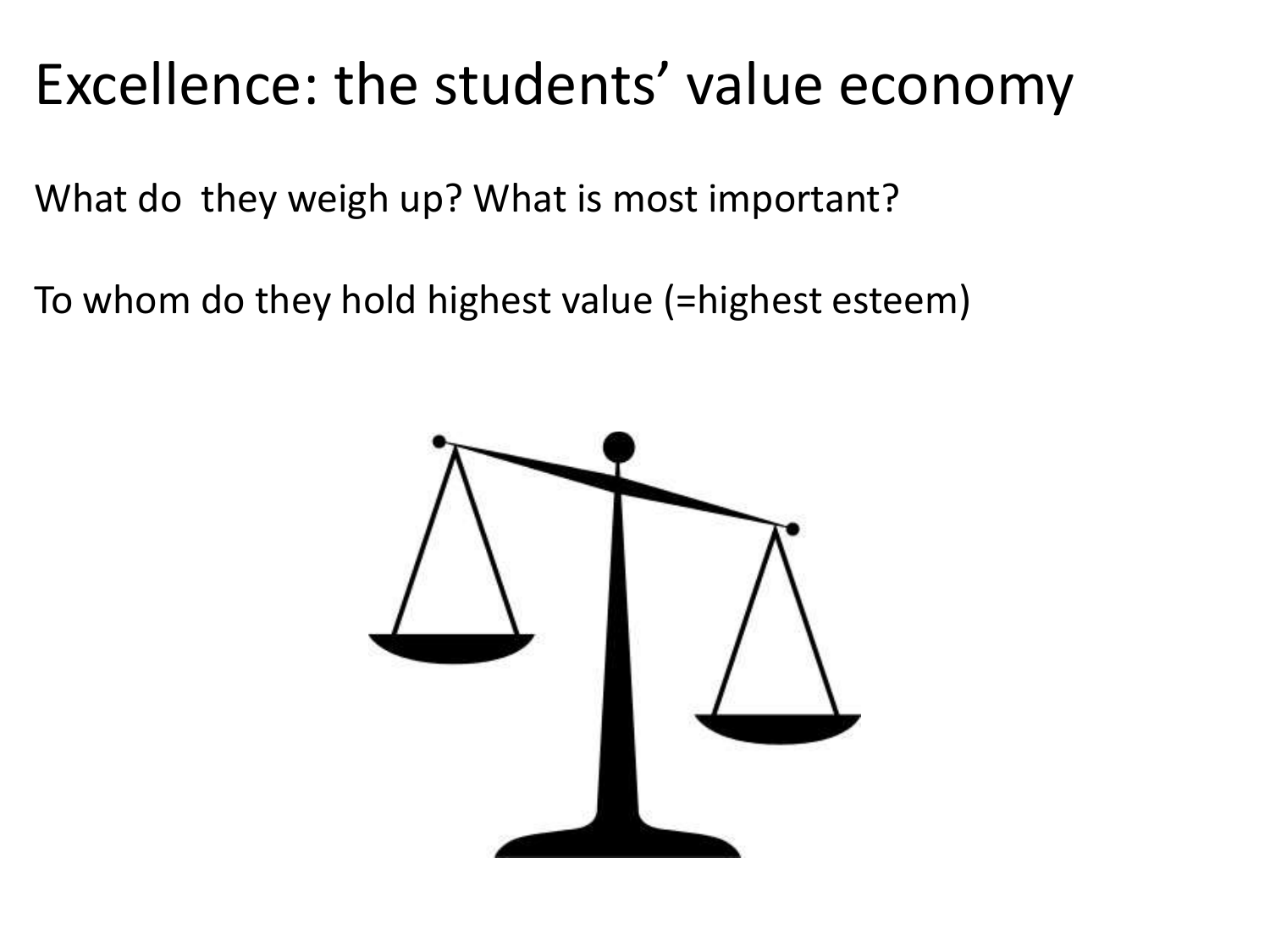

Department for Business Innovation & Skills



Teaching Excellence, Social<br>Mobility and Student Choice

NOVEMBER 2015

The government view of 'excellence'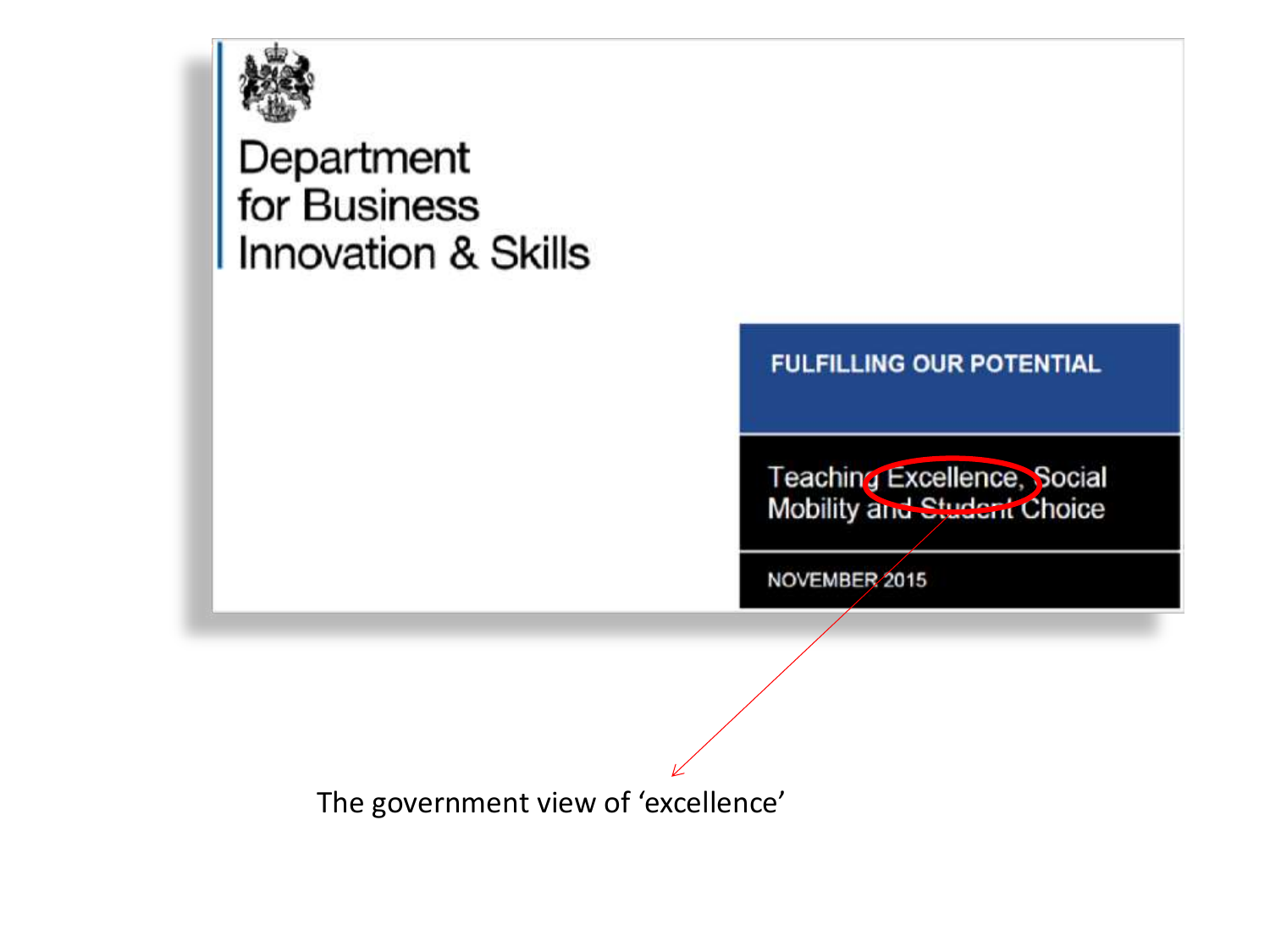#### What do we mean by excellence?

- 15. There is no one broadly accepted definition of "teaching excellence". In practice it has many interpretations and there are likely to be different ways of measuring it. The Government does not intend to stifle innovation in the sector or restrict institutions' freedom to choose what is in the best interests of their students. But we do think there is a need to provide greater clarity about what we are looking for and how we intend to measure it in relation to the TEF. Our thinking has been informed by the following principles:
	- excellence must incorporate and reflect the diversity of the sector, disciplines and missions - not all students will achieve their best within the same model of teaching;
	- excellence is the sum of many factors focussing on metrics gives an overview, but not the whole picture;
	- perceptions of excellence vary between students, institutions and employers;  $\bullet$
	- excellence is not something achieved easily or without focus, time, challenge and change.

Setting some institutional context for the study: Faculty of Engineering, Imperial College, a research intensive institution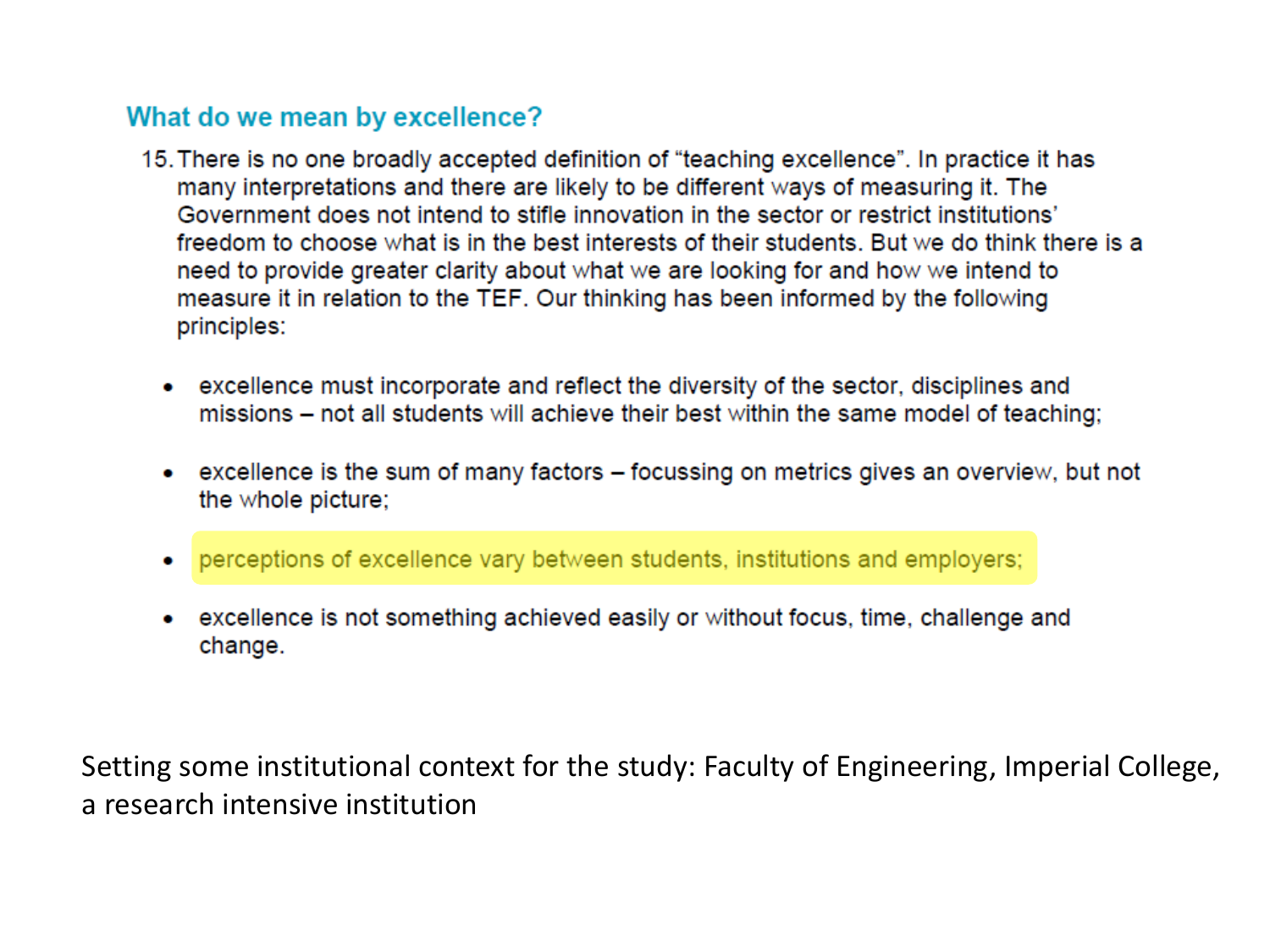### Methods

Focus group discussions with student representatives to identify student perceptions of teaching excellence and esteem

Identification and ranking of key attributes or representations of excellence

Identification and ranking of key attributes or representations of highly esteemed teachers

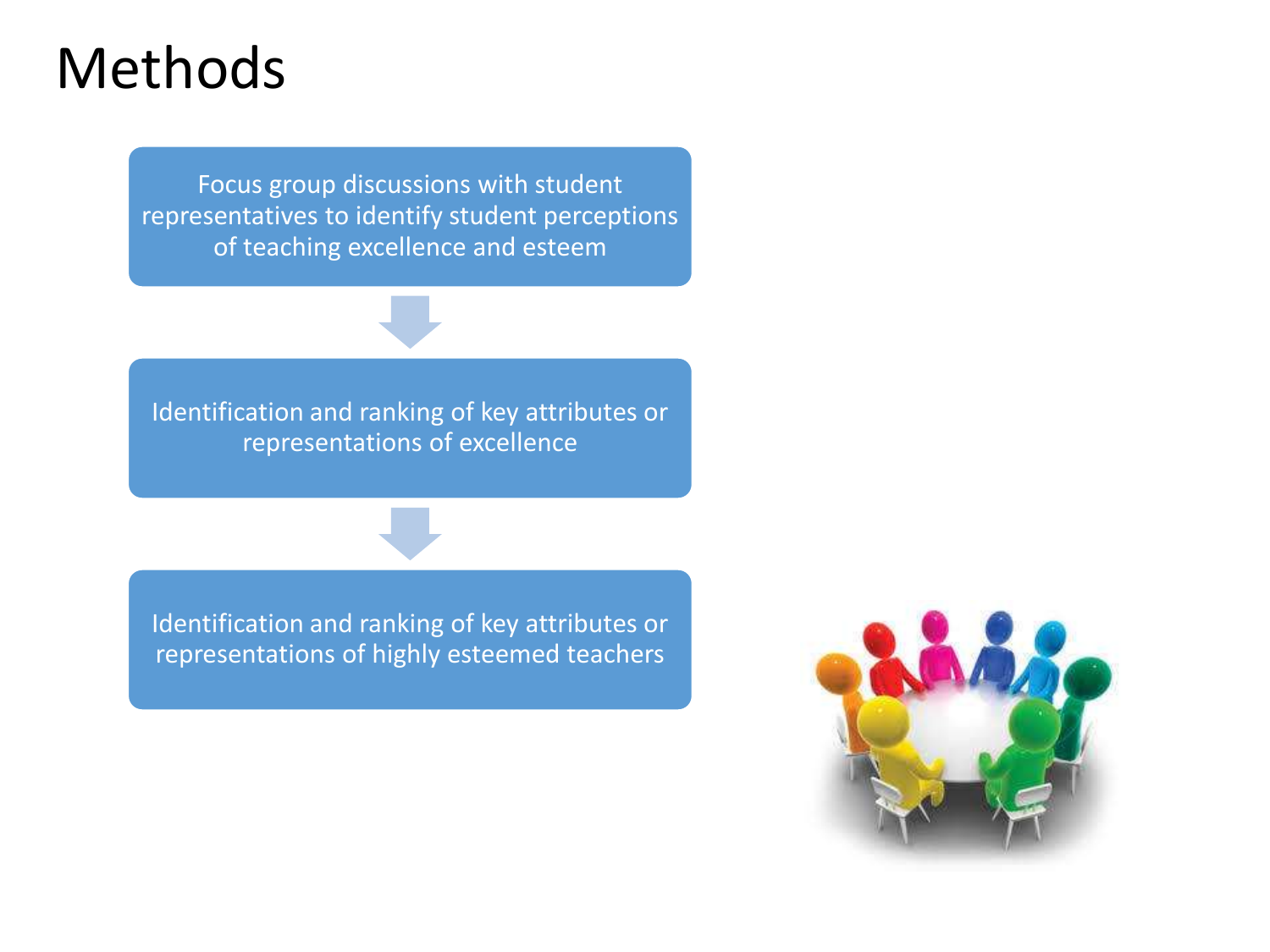Lecturers held in high teaching esteem are:

- organised, presentable, timely, planned, good feedback
- clear, concise, tone/style of lecturing, focussed
- approachable, availability, time
- inspiring, motivated, committed, passionate, enthusiastic, extra mile
- holding a position of leadership
- perception of ability, good feedback, their value of teaching, measurable results

#### **But what is most important for students?**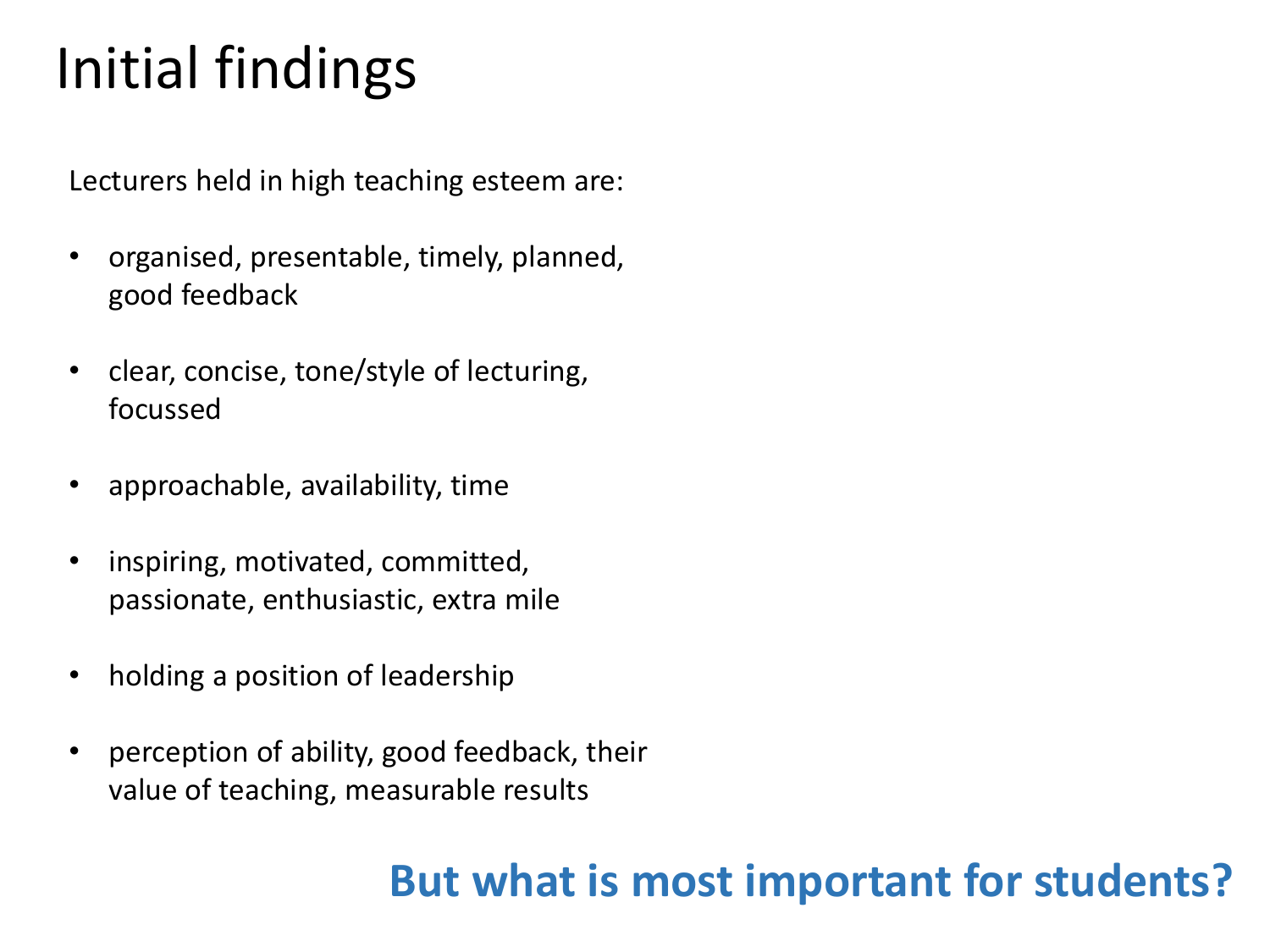Lecturers held in high teaching esteem are:

- perception of ability, good feedback, their value of teaching, measurable results
- inspiring, motivated, committed, passionate, enthusiastic, extra mile
- clear, concise, tone/style of lecturing, focussed
- organised, presentable, timely, planned, good feedback
- holding a position of leadership
- approachable, availability, time

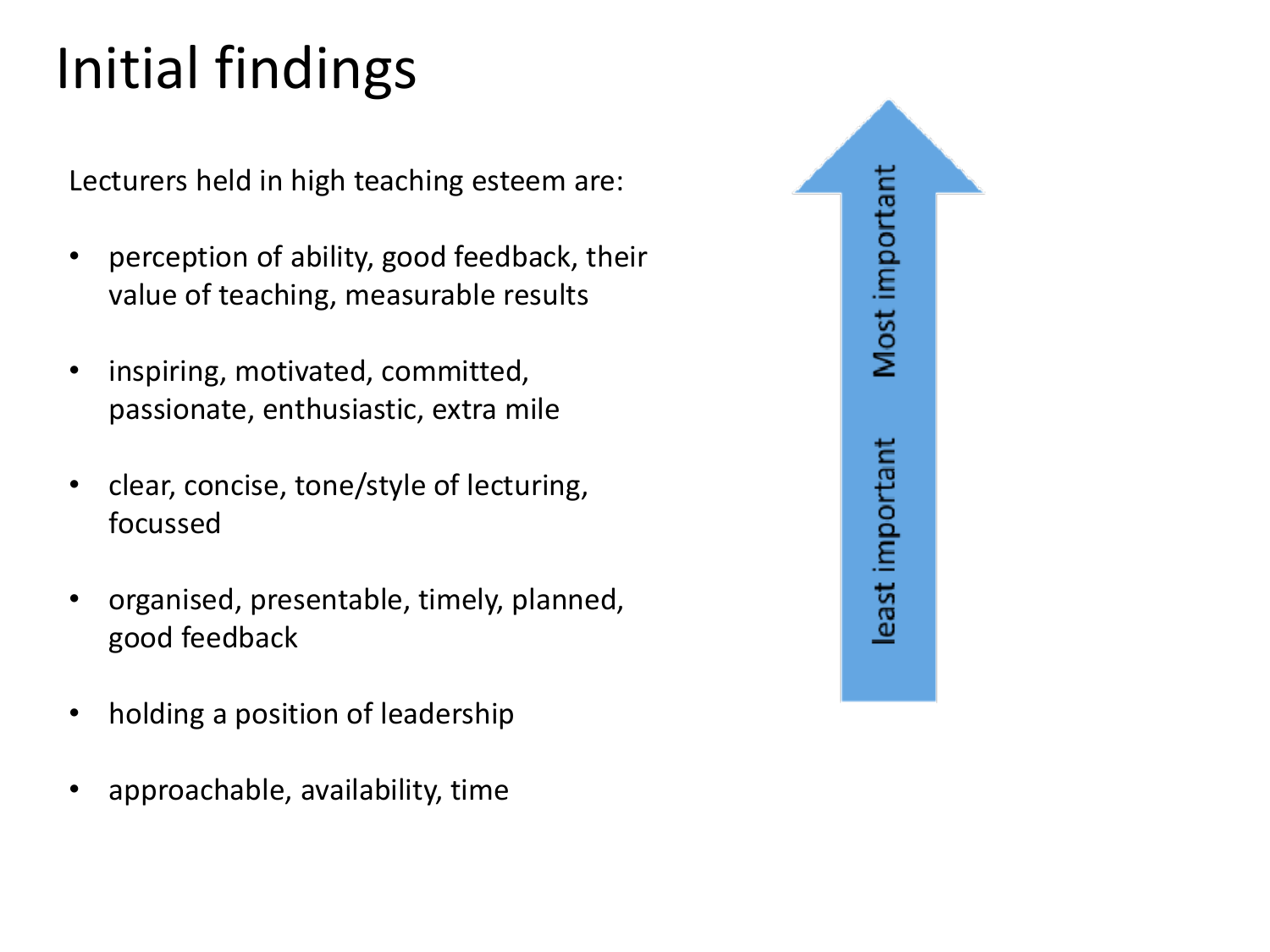Teaching excellence is shown by

- understanding of courses, technical skills, organisation
- compassionate, empathetic, helpful, emotional intelligence
- enthusiasm, engagement
- flexibility, student needs, reacting to change general awareness
- Subject skills, knowledge

#### **But what is most important for students?**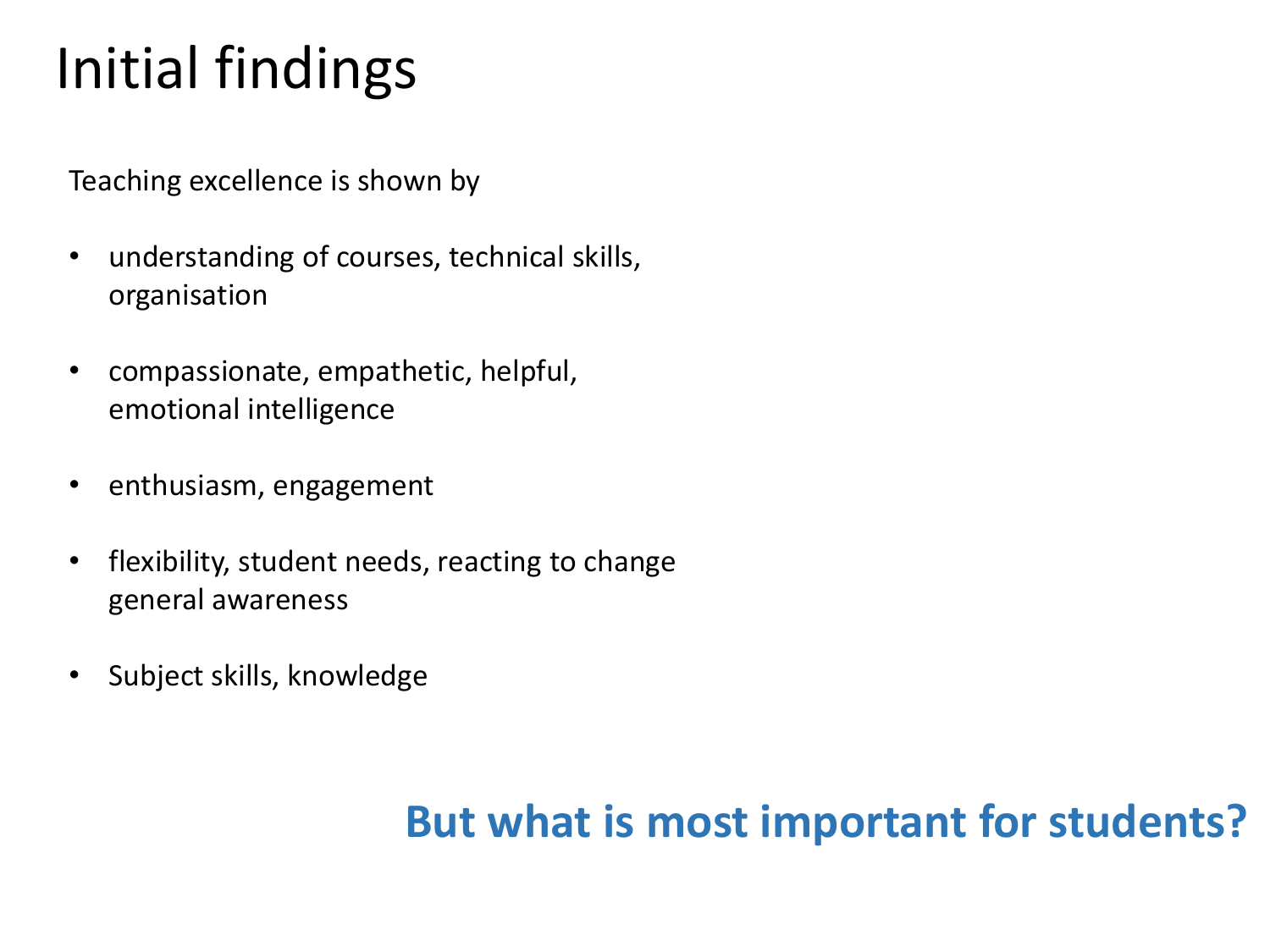Teaching excellence is shown by

- compassionate, empathetic, helpful, emotional intelligence
- flexibility, student needs, reacting to change general awareness
- Subject skills, knowledge
- understanding of courses, technical skills, organisation
- enthusiasm, engagement

|  | Most important  |  |
|--|-----------------|--|
|  | least important |  |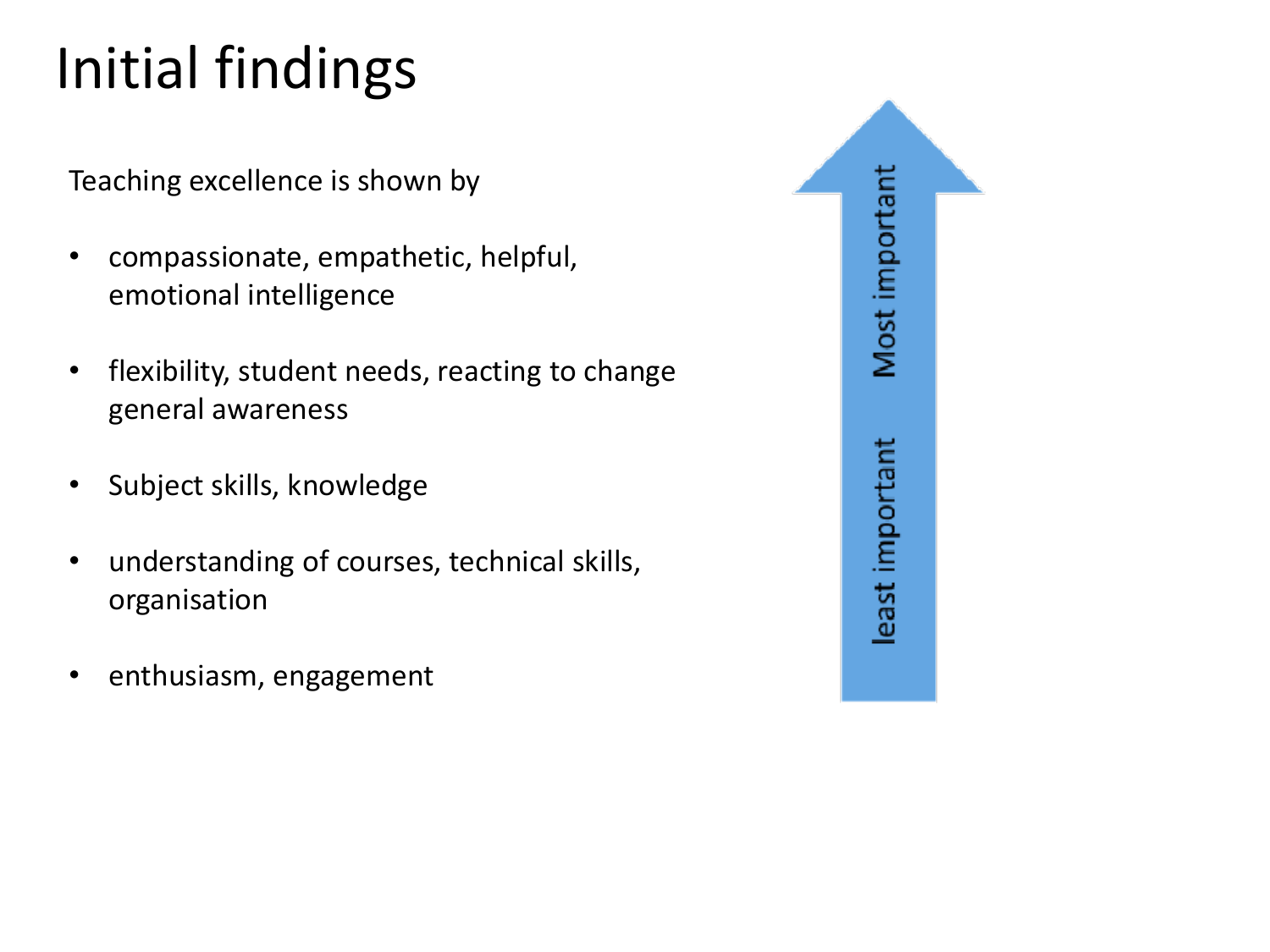## Summary

- The students value economy of teaching excellence is focussed towards qualitative and personal attributes of the lecturer that foster a caring and supportive learning environment
- The value economy used to recognise highly esteemed teachers is focused on the teaching pedagogy and not on any quantitative measure
- Teaching qualifications have practically no value in the students' value economy
- Research esteem is valued in certain defined circumstances

- **A students' Teaching Excellence Framework is one of qualitative attributes.** They are subjective and likely vary from one institution to the next and from one subject area to the next.
- $\triangleright$  Can we really produce a national Teaching Excellence Framework that is necessarily flexible and able to recognise qualitative attributes?